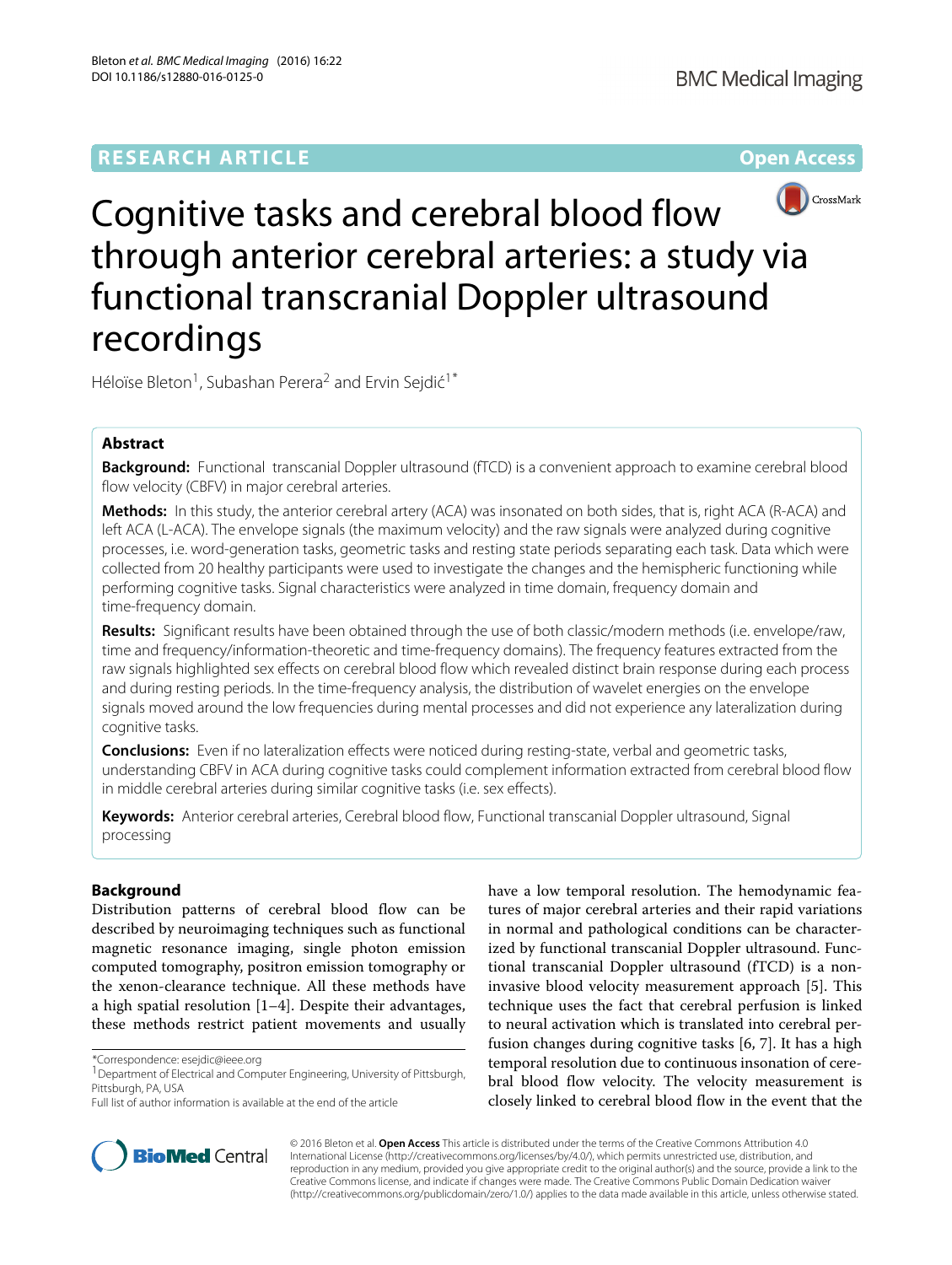diameter of cerebral arteries does not change during the insonation. Multiple studies showed that perfusion area and diameter of cerebral arteries do not change during mental processes [\[8](#page-9-5)[–10\]](#page-9-6). Thus, blood flow velocity evolutions are due to modifications in cerebral metabolism because of cerebral activities.

fTCD has been studied during cognitive or physical tasks for both healthy participants and patients affected by neurological disorders (e.g., stroke, autism, epilepsy) [\[11](#page-9-7)[–15\]](#page-9-8). Previous publications have examined the effects of visual perception [\[16,](#page-9-9) [17\]](#page-9-10), auditory perception [\[18,](#page-9-11) [19\]](#page-9-12), language processes [\[20,](#page-9-13) [21\]](#page-9-14), spatial processes [\[22,](#page-9-15) [23\]](#page-9-16), memory processes [\[24\]](#page-9-17), other cognitive/mental tasks and other neurological disorders [\[13,](#page-9-18) [25,](#page-9-19) [26\]](#page-9-20) on cerebral blood flow using fTCD. These publications pointed that the main advantages of a fTCD system include its price, easiness-to-use and its minimally stressful character [\[27\]](#page-9-21).

fTCD is mainly used to target major cerebral arteries [\[28\]](#page-9-22). Usually, transducers are placed on the thinnest parts of head bone which are the acoustic windows of the skull allowing to monitor activities on cerebral arteries of the circle of Willis. The transtemporal window enables us to reach the middle (MCA), anterior (ACA) and posterior (PCA) cerebral arteries. The transforaminal window enables us to reach the basilar and the vertebral arteries; while the transorbital window reaches the ophthalmic and the internal arteries [\[29\]](#page-10-0). Arteries are identified by understanding the depth of insonation, the transducers position and the flow direction [\[30\]](#page-10-1). The most commonly insonated arteries are the ACA, the MCA and the PCA [\[31\]](#page-10-2). Each of these arteries supplies blood to different areas: the ACA supply to the medial regions, the MCA supply to the lateral regions and the PCA supply to the posterior basomedial regions. The MCA is most usually insonated in studies about cognitive processes [\[20,](#page-9-13) [32](#page-10-3)[–34\]](#page-10-4), as 80 % of blood to the brain is delivered by the MCA. The ACA could be also insonated during high cognitive functions such as arithmetic problems or receptive language [\[35](#page-10-5)[–37\]](#page-10-6). As ACA are deeper than MCA [\[29\]](#page-10-0), insonating ACA could provide complimentary information to signals acquired from MCA in order to gain further understanding of cerebral blood flow characteristics while performing mental activities [\[30,](#page-10-1) [38,](#page-10-7) [39\]](#page-10-8).

Previous publications regarding cerebral blood flow velocities during mental stimuli on MCA highlighted the left and right hemispheric dominance introduced during the geometric task and the word-generation task respectively. However, the brain blood flow in ACA is closely linked to the activity in MCA [\[32,](#page-10-3) [33,](#page-10-9) [35\]](#page-10-5). In fact, lateralization in the ACA blood flow was predicted while performing cognitive processes (i.e. evolutions of cerebral blood flow velocity can be explained by the changes in the MCA during mental challenges). Moreover, handedness and sex appeared to have effects on brain response during activation periods. Distinct functioning hemispheric dominance may be foreseen according to sex and handedness [\[40\]](#page-10-10).

Our hypothesis was that cognitive tasks affect the cerebral blood flow velocities in ACAs similarly to those changes observed in cerebral blood flow velocities in MCAs. To examine our hypothesis, we collected both raw signals and maximal velocity signals (usually called the spectral envelope signals [\[41\]](#page-10-11)). A few fTCD studies only examined envelope signals and may lack information contained in raw signals [\[5,](#page-9-2) [31,](#page-10-2) [42\]](#page-10-12). Previous studies highlighted the significance of data embodied in raw signals during resting periods [\[43,](#page-10-13) [44\]](#page-10-14). Envelope signals are usually extracted from raw signals, which are a sum of signals corresponding to erythrocytes movement at different velocities. Raw results which are used to calculate envelope signals, may contain exhaustive information about the activation stimuli and resting-state periods.

Our major contributions include the understanding of signal patterns in various domains (time, frequency, and time-frequency) for raw and maximum velocity signals. Features from the classical analysis were examined (i.e. time and frequency approaches). We also used modern analysis characteristics from information-theoretic and time-frequency domains which have not been examined in previous studies about brain response during mental tasks [\[45\]](#page-10-15). Additionally, the current study complements the study of the ACA resting-state characteristics [\[43\]](#page-10-13) and follows outcomes from MCA results during resting periods and activation stimuli (word-generation and geometric rotation tasks) [\[45\]](#page-10-15). These two previous papers employed the same methodology. The repercussions of sex and handedness on CBFV were also examined.

### **Methods**

#### **Subjects**

Twenty able-bodied participants have taken part in the experiment (Males/Females =  $9/11$ , 22.1  $\pm$  1.86 years old;  $171 \pm 10.1$  $171 \pm 10.1$  $171 \pm 10.1$  cm;  $68.9 \pm 27.3$  kg). Table 1 summarizes participant demographic details. No participant had a history of heart murmurs, strokes, concussions, migraines or other brain-related injuries or neurological diseases. At first, the subjects were asked to sign the consent form approved by the University of Pittsburgh Institutional Review Board.

| Table 1 Demographic information |  |  |
|---------------------------------|--|--|
|                                 |  |  |

<span id="page-1-0"></span>

| Distribution    | Male            | Female        | All             |
|-----------------|-----------------|---------------|-----------------|
| Age (years old) | $22.3 \pm 1.64$ | $22.0 + 2.00$ | $22.1 \pm 1.86$ |
| Height (cm)     | $180 + 7.26$    | $163 + 5.39$  | $171 + 10.1$    |
| Weight (kg)     | $91.6 + 29.3$   | $52.6 + 5.89$ | $68.9 + 27.3$   |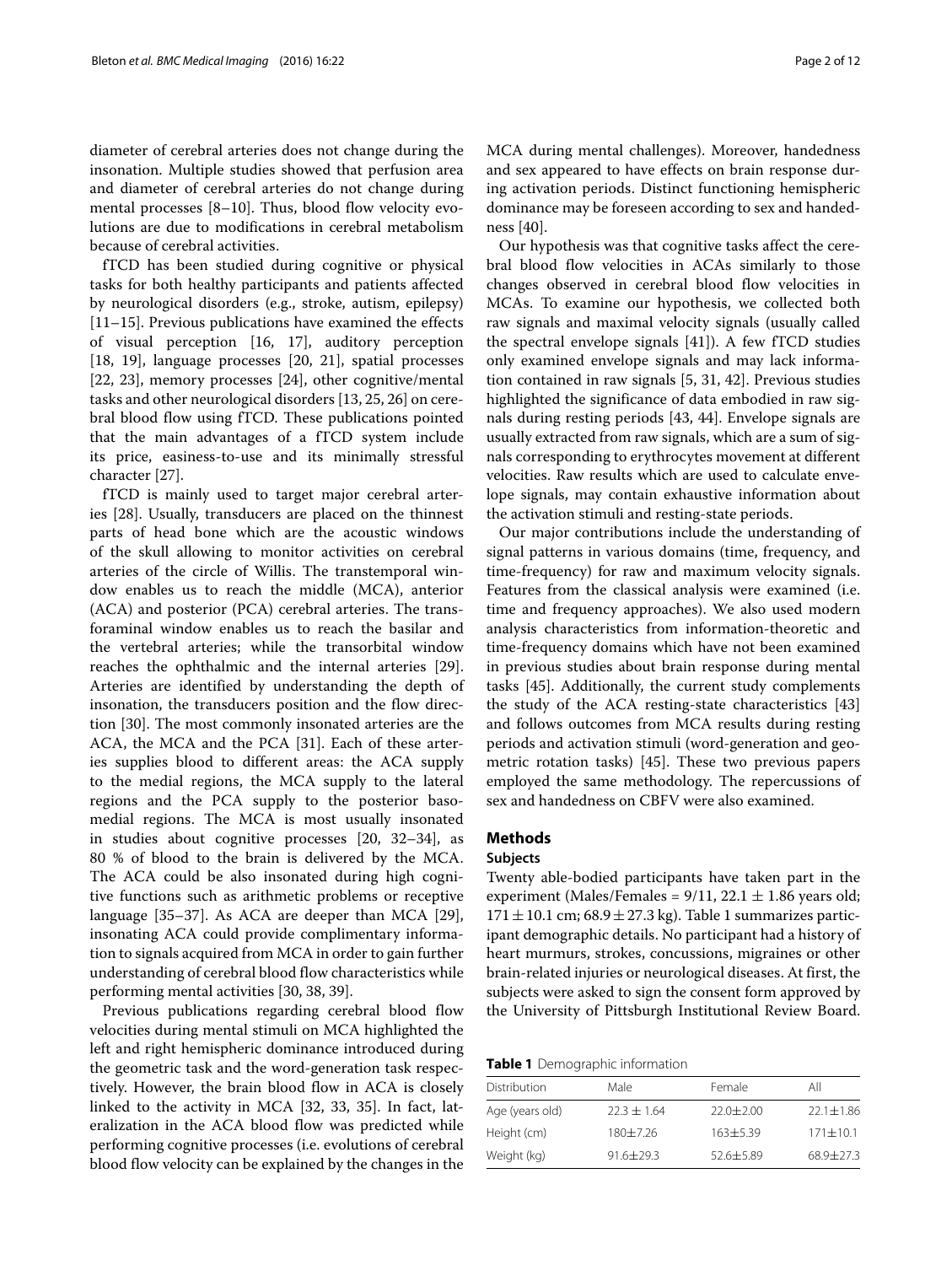The entire study was approved by the University of Pittsburgh Institutional Review Board.

The handedness of each participant was tested using the Edinburgh Handedness Inventory test [\[46\]](#page-10-16). This technique is one of the most widely used method for measuring both the direction and the degree of handedness [\[47,](#page-10-17) [48\]](#page-10-18). Subjects had to choose their hand preferences based on a list of activities. They could assign 1 or 2 for each activity (1 for a weak preference or 2 for a strict preference between right or left hand). The result was scored based on the formula:

$$
Score = \frac{\sum X_i(R) - \sum X_i(L)}{\sum X_i(R) + \sum X_i(L)}
$$
(1)

where  $X_i(R)$  or  $X_i(L)$  can take values of 0, 1 or 2 according to the domination of right/left domination. Positive score leads to right-handedness whereas negative score leads to left-handedness. This study was restricted to the analysis of handedness direction. In fact, a majority of previous publications about fTCD and brain cognitive response focused on the effects of handedness direction [\[35,](#page-10-5) [49,](#page-10-19) [50\]](#page-10-20). 16 subjects were right-handed (mean score of 64), 3 subjects were left-handed (mean score of -63) and one was ambidextrous. Table [2](#page-2-0) summarizes the Edinburgh Handedness test results.

#### **Procedure**

ACA cerebral blood flow was assessed thanks to a SONARA TCD System (Carefusion, San Diego, CA, USA). Two 2 MHz transducers were placed on the left side and the right side of the skull on transtemporal windows to acquire bilateral cerebral blood flow measurements. The temporal windows are found above the zygomatic arch [\[38\]](#page-10-7). Transducers were fixed with a headset (5 cm in front of the ears) and were positioned to reach ACA. Additionally, the end-tidal carbon dioxide *ETCO*<sup>2</sup> (BCI Capnocheck Sleep Capnograph, Smiths Medical, Waukesha, Wisconsin, USA) was monitored along with respiration rate, electrocardiogram, head movement and skin conductance via a multisystem physiological data monitoring system (Nexus-X, Mindmedia, Netherlands). The *ETCO*<sub>2</sub> levels may have repercussions on cerebal blood flow in the ACA.

The participants were asked to complete two 15-minute cognitive parts interspersed by a 5-minute break. However, we did not collect data during these five minutes. Each 15-minute part comprises 5 mental rotation tasks, 5

**Table 2** Handedness information

<span id="page-2-0"></span>

| Distribution  | Right-Handed                         | Left-Handed | Ambidextrous |
|---------------|--------------------------------------|-------------|--------------|
| Sex           | 8 males, 8 females 1 male, 2 females |             | 1 female     |
| Average score | 64                                   | -63         |              |

word generation tasks and 5 resting conditions between each cognitive task. Each of these lasted for 45 seconds. The order of cognitive tasks was randomly assigned, but it was counterbalanced. Figures [1](#page-3-0) and [2](#page-3-1) illustrate the fTCD setup.

After the acquisition of R-ACA and L-ACA cerebral blood flow data in the form of audio file, information are extracted from audio files sampled at 44100 Hz. Raw data were downsampled to 8820 Hz to speed up data processing.

#### *Resting-state*

During 5-minutes breaks and during the resting-state, participants were requested to remain awake, maintain a thought-free mental state and keep quiet.

#### *Geometric rotation task*

During the 45-seconds mental rotation tasks, pairs of images were randomly selected from a database constructed from 3-D cubes [\[51\]](#page-10-21). Pairs were displayed for 9 seconds each. Participants were asked to rotate shapes to find which ones are identical or mirror symmetrical.

#### *Word generation task*

Participants generated words silently based on letters randomly chosen and displayed at the beginning of each period. Subjects were cautioned not to vocalize any words in order to avoid any brain activations related to speech regions [\[52\]](#page-10-22).

#### **Feature extraction**

Three common parameters in statistics were considered: standard deviation, skewness, kurtosis of the signal amplitude [\[53\]](#page-10-23). Statistical parameters from the envelope and the raw signals were extracted. Standard deviation of a signal estimates the spread of a distribution [\[53,](#page-10-23) [54\]](#page-10-24). The skewness of the amplitude distribution quantifies the asymmetry of the distribution [\[53,](#page-10-23) [55\]](#page-10-25). The kurtosis of a distribution evaluates the behavior of the distribution close to the boundaries [\[53\]](#page-10-23). These statistical features characterize signals from the right side and from the left side of ACA.

The cross-correlation coefficient at the zero lag between the L-ACA signal and the R-ACA signal was used to demonstrate whether L-ACA signal and R-ACA signal are related:

$$
CC_{X_{R-ACA}/Y_{L-ACA}} = \frac{1}{N} \sum_{i=1}^{N} (x_i y_i)
$$
 (2)

where the signal  $X_{R-ACA} = \{x_i\}$  and  $Y_{L-ACA} = \{y_i\}$ ,  $i =$  $1, \dots, N$  are extracted from the right and the left side of the ACA.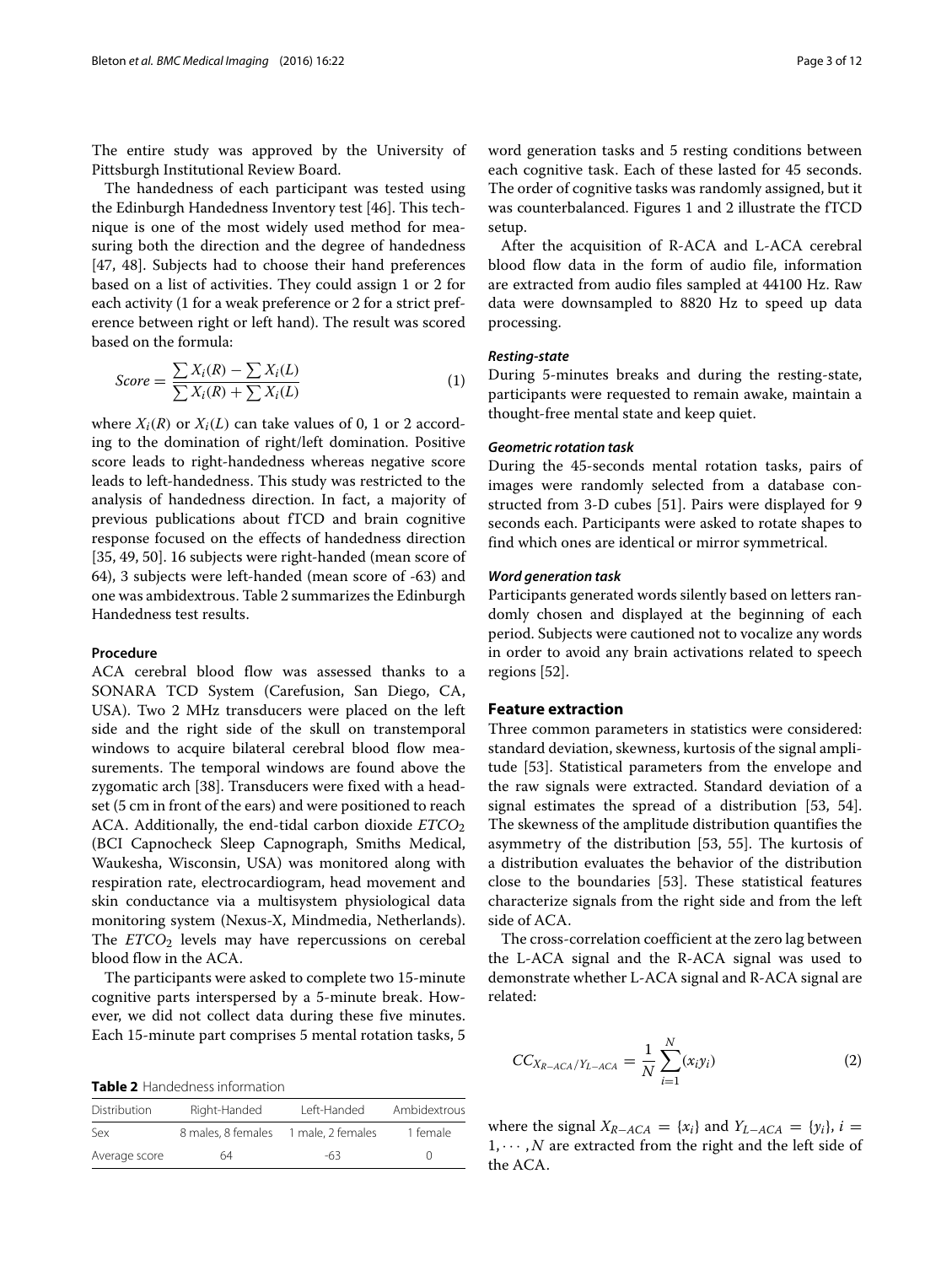

#### <span id="page-3-0"></span>**Information-theoretic feature**

Information-theoretic features were also taken into consideration. The Lempel-Ziv complexity (LZC) and the entropy rate were extracted. These measures provide information about the complexity and the regularity of signals.

The amount of new patterns formation through finite time sequences is determined by the Lempel-Ziv complexity [\[56\]](#page-10-26). In fact, it estimates the predictability and the randomness of the signal [\[57,](#page-10-27) [58\]](#page-10-28). The Lempel-Ziv measure is often used in applications of analysis of biomedical signals [\[56,](#page-10-26) [59\]](#page-10-29). First, the signal amplitude is converted into a finite binary series. It is divided into 100 finite spaces defined thanks to 99 thresholds,  $T_h$ ,  $1 \leq h \leq 99$ ,  $h \in \mathbb{Z}^+$ . The threshold is usually chosen as the median of the signal [\[60\]](#page-10-30). Secondly, the quantized signal  $X_1^n$  =  ${x_1, x_2, \dots, x_n}$  is divided into blocks. Each block is series of successive data of length *L*. All block can be defined as the following formula [\[61\]](#page-10-31):

$$
B = X_j^l = \{x_j, x_{j+1}, \cdots, x_l\}, 1 \le j \le l \le n, j, l \in \mathbb{Z}^+ \quad (3)
$$

where the length *L* of the block is defined by *j* − *l* + 1. For each L, every block is tested from left to right. A counter *c* is defined and it increases by one unit if a block has not already appeared in previous *j* and *l*. Finally, the LZC is given as the following formula:

$$
LZC = \frac{c(\log_{100}c + 1)}{n} \tag{4}
$$

where *c* denotes the final value of the counter at the end of the signal analysis and n represents the total of quantized levels in the signal.

The entropy rate  $\rho$  quantifies the regularity in a distribution [\[62\]](#page-10-32). First, the signal needs to be normalized to zero mean and unit variance (subtracting  $\mu_X$  and dividing by  $\sigma_X$ ) and quantized into 10 equal levels. The quantized signal  $X = \{x_1, x_2, \dots, x_n\}$  is decomposed and grouped into blocks of length L,  $10 \le L \le 30$ , which are finite series of consecutive points in the quantized signal such as  $\Omega_L = {\omega_1, \omega_2, \cdots, \omega_{n-L+1}}$  [\[63\]](#page-10-33).

$$
\omega_i = 10^{L-1} x_{i+L-1} + 10^{L-2} x_{i+L-2} + \dots + 10^0 x_i \tag{5}
$$

where L is the length of successive series and  $\omega_i$  is classified between 0 and  $10^L - 1$ . The Shannon entropy *S*(*L*) of  $\omega_L$  given the quantized signal  $\Omega_L$ , where X takes discrete values  $\omega_i$  with probability  $p_i$  is defined as [\[64\]](#page-10-34):

$$
S(L) = \sum_{j=0}^{10^{L-1}} p_j l n p_j
$$
 (6)

where  $p_j$  is the approximated sample joint probability of the pattern  $j$  in  $\Omega_L$  with the understanding that *i* if *y* of the pattern *j* in  $\Omega_L$  with the understanding that  $\sum_{j=1}^{n-L+1} p_j = 1$  with  $0 \leq p_j \leq 1$  *i* = 1, ··· , *n*−*L* + 1. The normalized entropy rate is computed as the following formula [\[65,](#page-10-35) [66\]](#page-10-36):

$$
N(L) = \frac{S(L) - S(L-1) + S(1)pe(L)}{S(1)}
$$
\n(7)

where  $pe(L)$  is the percentage of the integers in the Ldimensional phase space that appeared only once and

<span id="page-3-1"></span>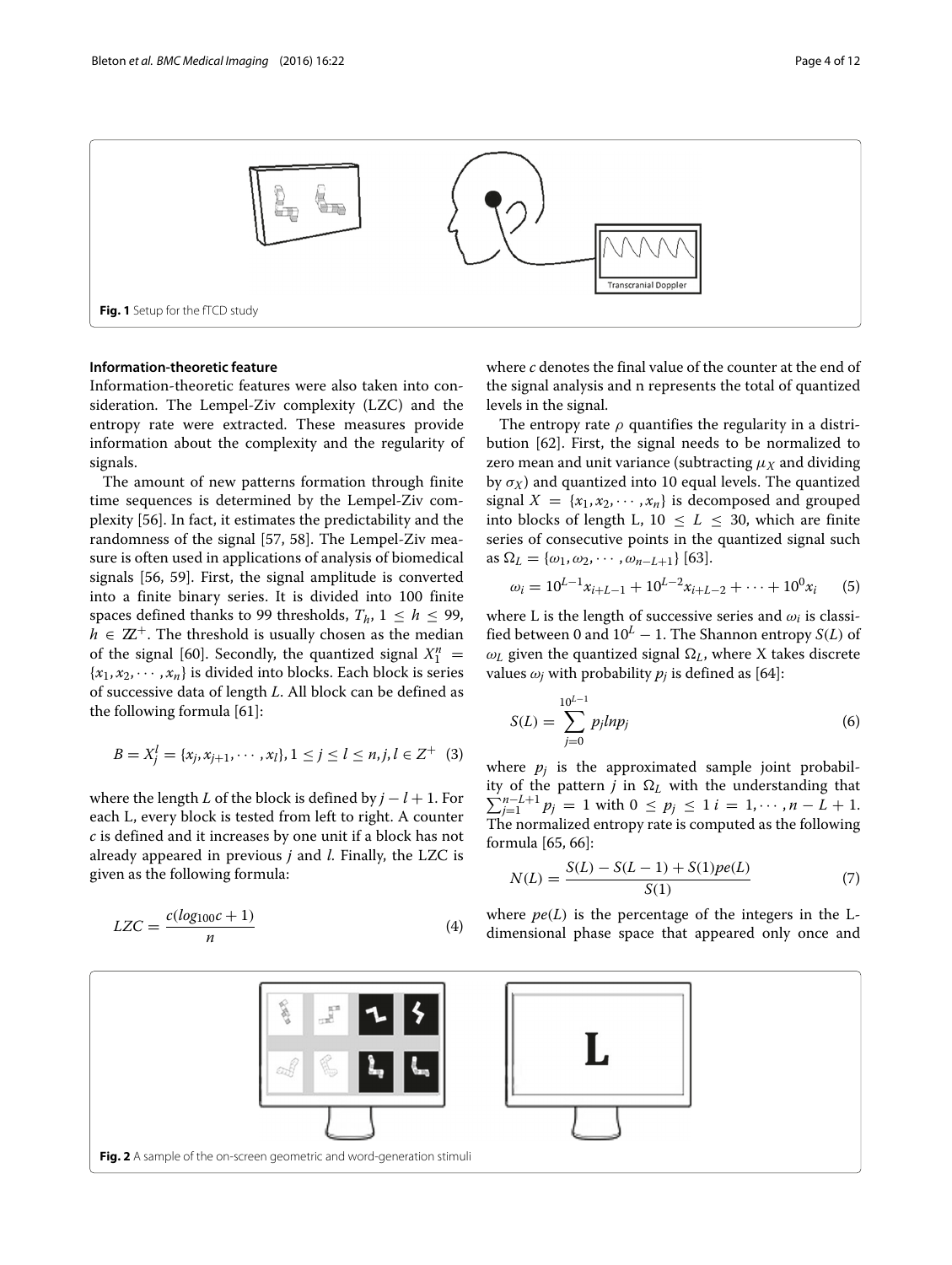|    | Standard deviation |                 |                        | Skewness                     |                 | Kurtosis        |                     |  |
|----|--------------------|-----------------|------------------------|------------------------------|-----------------|-----------------|---------------------|--|
|    | $R-ACA$            | $I - ACA$       | $R-ACA$                | I-ACA                        | $R-ACA$         | L-ACA           |                     |  |
| Rr | $0.12 \pm 0.05$    | $0.12 \pm 0.05$ | $(-2.62 \pm 0.15)^*$   | $(-0.59 \pm 4.77)^*$         | $4.10 \pm 2.06$ | $4.43 + 3.58$   | $(5.67 \pm 9.13)^*$ |  |
| Wr | $0.12 \pm 0.05$    | $0.12 \pm 0.05$ | $(-0.55 \pm 9.02)^*$   | $0.89 \pm 10.2$ <sup>*</sup> | $3.57 + 0.90$   | $4.26 \pm 2.60$ | $(6.96 \pm 9.11)^*$ |  |
| Gr | $0.12 \pm 0.04$    | $0.12 \pm 0.05$ | $(-1.11 \pm 9.38)^{*}$ | $(-1.26 \pm 4.69)^{*}$       | $3.74 + 0.95$   | $4.42 + 2.87$   | $(6.50 \pm 8.59)^*$ |  |
| Re | $15.9 + 4.76$      | $15.1 + 5.98$   | $1.17 \pm 0.93$        | $1.07 + 0.58$                | $5.95 \pm 6.51$ | $5.17 + 2.52$   | $0.89 + 0.06$       |  |
| We | $16.0 + 4.72$      | $15.2 + 5.93$   | $1.20 \pm 0.90$        | $1.13 + 0.67$                | $5.94 \pm 6.16$ | $5.50 + 3.22$   | $0.89 + 0.06$       |  |
| Ge | $15.9 + 4.95$      | $14.5 + 5.87$   | $1.03 + 0.46$          | $1.11 \pm 0.63$              | $4.74 \pm 1.80$ | $5.41 \pm 2.79$ | $0.90 \pm 0.05$     |  |

<span id="page-4-0"></span>**Table 3** Time features from raw (denoted by the subscript r) and envelope (denoted by the subscript e) CBFV signals (\* denotes multiplication by  $10^{-3}$ )

where *S*(1)*pe*(*L*) is added due to the limited number of samples and the underestimation of  $S(L) - S(L - 1)$  for larger L. Given that the first term decreases while the second term increases with L, the goal of this method is looking for the minimum of the previous function. This minimum is an index of complexity. Finally, the regularity index  $\rho$  of the signal is defined by the following relation [\[66\]](#page-10-36):

$$
\rho = 1 - \min(N(L))\tag{8}
$$

where  $\rho$  is ranged from 0 which is equivalent to a maximal randomness to 1 which corresponds to a minimal regularity.

The cross-entropy rate quantifies the coupling of the entropy rate between two stochastic processes. It predicts data in a signal from previous and current information in another signal. Instead of making one signal normalized, both *X* and *Y* were processed (normalized, quantized and computed according to the previous method), yielding  $\Omega_L^X$ and  $\Omega_L^Y$ . Finally, the cross-entropy rate $\Omega_L^{X|Y}$  which represents the information rate available in one of the samples of the quantized signal x when a pattern of  $L - 1$  samples of the quantized signal y is established was constructed as [\[65\]](#page-10-35):

$$
\omega_i^{X|Y} = 10^{L-1}x_{i+L-1} + 10^{L-2}y_{i+L-2} + \dots + 10^0 y_i \tag{9}
$$

The normalized cross-entropy NC of *X*|*Y* is figured out as:

$$
NC_{X|Y}(L) = \frac{S_{X|Y}(L) - S_Y(L-1) + S_X(1)pe_{X|Y}(L)}{S_X(1)}
$$
\n(10)

where  $S_X(L)$ ,  $S_Y(L)$  and  $S_{X|Y}$  represent the Shannon entropies of  $\omega_L^X$ ,  $\omega_L^Y$  and  $\omega_L^{X|Y}$ .  $pe_{X|Y}(L)$  is the rate of data in  $\omega_L^{X|Y}$  that appeared only once and  $S_X(1)pe_{X|Y}(L)$  is added due to the limited number of samples and the underestimation of  $S_{X|Y}(L) - S_Y(L-1)$  for larger L. As the previous method, the goal is looking for the minimum of the previous function. The index of synchronization was used as the cross-entropy rate characteristic:

$$
\Lambda_{X|Y} = 1 - \min(NC_{X|Y}(L), NC_{Y|X}(L))
$$
\n(11)

where  $\Lambda_{X|Y}$  is between 0 which denotes that X and Y are independent processes and 1 which proves a synchronization of X and Y.

#### **Frequency analysis**

Spectral changes of the recorded signals were examined through the peak frequency, the centroid frequency, the bandwidth of the spectrum [\[67,](#page-10-37) [68\]](#page-10-38). The peak frequency is associated with the maximal spectral power:

$$
f_p = arg_f max\{|F_X(f)|^2\}
$$
\n(12)

where  $F_X(f)$  is the Fourier transform of the signal *X* and *fmax* in this study was 8820 Hz. The spectral centroid is defined as the center of gravity of the spectrum [\[69\]](#page-10-39):

$$
f_c = \frac{\int_0^{f_{max}} f|F_X(f)|^2 df}{\int_0^{f_{max}} |F_X(f)|^2 df}
$$
(13)

The bandwidth of the spectrum which represents the difference between the higher and lower frequencies of the spectrum measures the spreadness of the frequency components:

$$
B = \sqrt{\frac{\int_0^{f_{max}} (f - \hat{f})^2 |F_X(f)|^2}{\int_0^{f_{max}} |F_X(f)|^2} \, df} \tag{14}
$$

The bandwidth represents the squared differences between the spectral centroid and the spectral components.

<span id="page-4-1"></span>**Table 4** Significant time features from raw (denoted by the subscript r) and envelope (denoted by the subscript e) CBFV signals where  $p < 0.05$ 

| Signal     | ACA.    | Feature    | Group | Group 1            | Group 2            |
|------------|---------|------------|-------|--------------------|--------------------|
| e          | $R-ACA$ | Skewness R |       | $M: 1.81 + 1.09$   | $F: 0.91 + 0.73$   |
| e          | R-ACA   | Skewness   | W     | M: $1.50 \pm 1.13$ | $F: 0.95 \pm 0.50$ |
| $\epsilon$ | I-ACA   | Skewness   | - G   | M: $1.40 + 0.63$   | $F: 0.87 \pm 0.62$ |
| $\epsilon$ | $R-ACA$ | Kurtosis   | R     | $M: 9.21 \pm 8.01$ | $F: 4.80 \pm 3.08$ |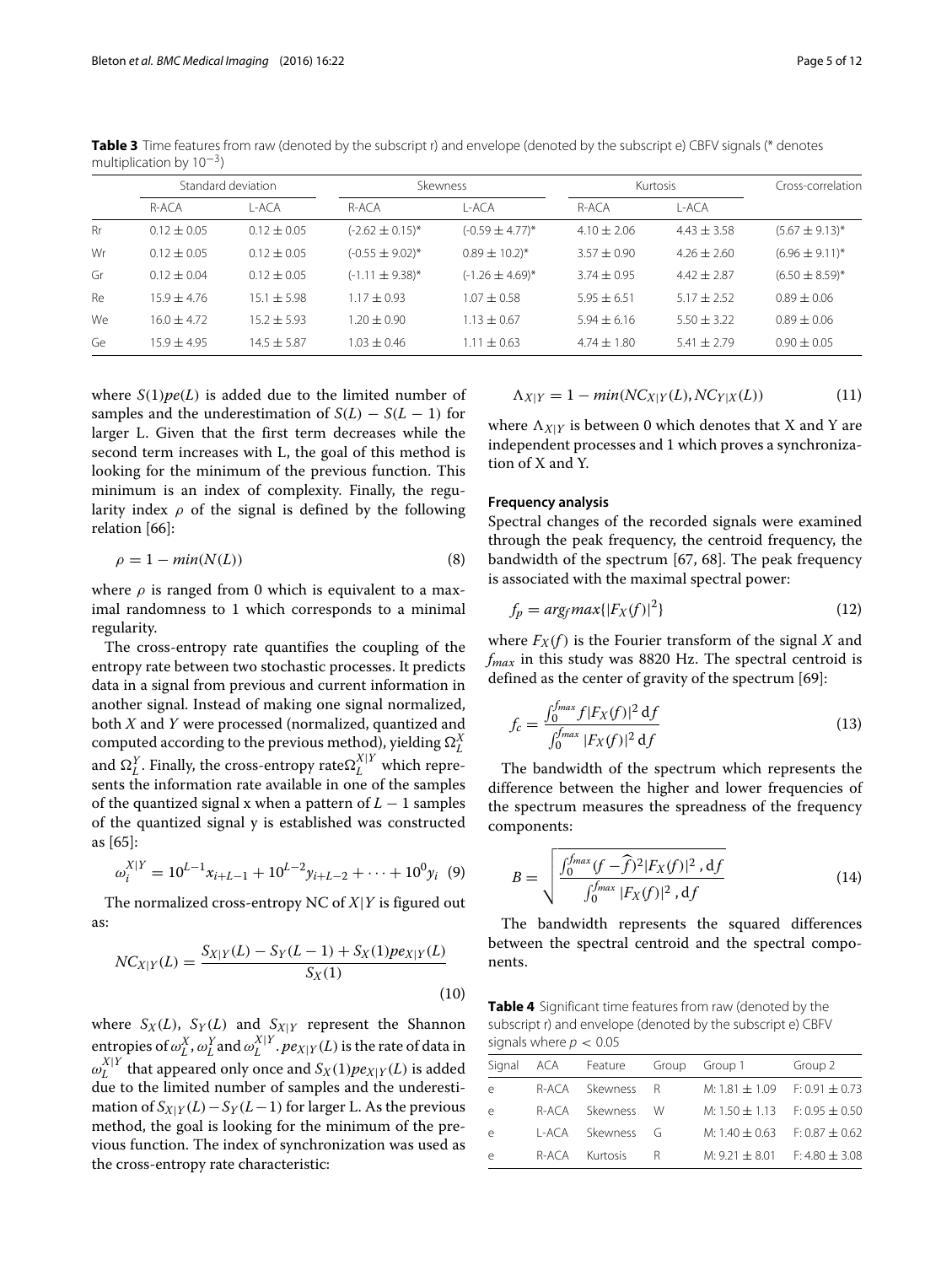|           | LZC             |                 |                 | Entropy rate    | Index synchronization |  |
|-----------|-----------------|-----------------|-----------------|-----------------|-----------------------|--|
|           | R-ACA           | L-ACA           | R-ACA           | L-ACA           |                       |  |
| <b>Rr</b> | $0.69 \pm 0.03$ | $0.68 \pm 0.04$ | $0.30 \pm 0.14$ | $0.35 \pm 0.19$ | $0.33 \pm 0.17$       |  |
| Wr        | $0.69 \pm 0.02$ | $0.68 \pm 0.03$ | $0.28 \pm 0.13$ | $0.34 \pm 0.18$ | $0.32 \pm 0.16$       |  |
| Gr        | $0.69 \pm 0.02$ | $0.68 + 0.04$   | $0.30 \pm 0.14$ | $0.37 + 0.19$   | $0.34 \pm 0.17$       |  |
| Re        | $0.67 + 0.04$   | $0.67 \pm 0.03$ | $0.06 + 0.07$   | $0.04 \pm 0.06$ | $0.14 \pm 0.08$       |  |
| We        | $0.67 + 0.04$   | $0.68 \pm 0.03$ | $0.06 \pm 0.07$ | $0.04 \pm 0.06$ | $0.14 \pm 0.08$       |  |
| Ge        | $0.68 \pm 0.03$ | $0.67 \pm 0.03$ | $0.05 \pm 0.05$ | $0.04 \pm 0.06$ | $0.17 \pm 0.10$       |  |

<span id="page-5-0"></span>**Table 5** Information-theoretic features from raw (denoted by the subscript r) and envelope (denoted by the subscript e) CBFV signals

#### **Time-frequency analysis**

A 10-level discrete wavelet decomposition of the signal using the discrete Meyer wavelet was calculated. The resulting decomposition is given by  $W =$  $[a_{10} d_{10} d_9 \cdots d_1]$  where  $a_{10}$  is the approximation coefficients and  $d_k$  represents detail coefficients at the  $k^{th}$ -level. The signal is observed at various frequency bands thanks to this new distribution [\[70\]](#page-10-40). Then, the relative energy from the approximation coefficients is defined as [\[71\]](#page-10-41):

$$
\Xi_a = \frac{\|a_{10}\|^2}{\|a_{10}\|^2 + \sum_{k=1}^{10} \|d_k\|^2} \tag{15}
$$

$$
\Xi_{d_k} = \frac{\|d_k\|^2}{\|a_{10}\|^2 + \sum_{k=1}^{10} \|d_k\|^2} \, \text{(96)}
$$

where  $\|.\|$  is the Euclidian norm. The relative energy which is defined by the ratio of the energy at the kth level divided by the total energy was calculated based on the wavelet transform. It denotes the distribution of energies at different frequency bands.

A wavelet entropy measures the amount of order of the signal and gives information about the distribution [\[71,](#page-10-41) [72\]](#page-10-42):

$$
\Omega = -\Xi_{a_{10}} log_2 \Xi_{a_{10}} - \sum_{k=1}^{10} \Xi_{d_k} log_2 \Xi_{d_k}
$$
 (17)

where  $\Xi_{a_{10}}$  is the relative energy. A value of  $\Omega$  close to 0 demonstrates a concentration of wavelet energies in a fine band of levels even though a higher value of  $\Omega$  proves an extensive band of levels (a random process).

#### **Statistical test**

To make comparisons across sex, within tasks, types of measurements and sides in a unified manner, we fitted a series of linear mixed models with each feature as the dependent variable; sex (male/female), task (geometric/verbal/resting), measurement type (raw/envelope), side (left/right) and their full multi-way interaction as independent factors; and a subject random effect to

account for multiple measurements from each participants and the resulting non-independence of observations. Next, combining both sex, to make comparisons between the levels of each of the task, measurement type and side factors within the combinations of other factors, we fit a similar mixed model but only with task, measurement type, side and their interaction as independent factors. In each case, appropriately constructed means contrasts were used to estimate the pairwise means differences of interest reported here, along with their statistical significance and 95 % confidence intervals. For crosscorrelation and synchronization index features which are not side specific, we employed a largely similar strategy but omitted side from the list of independent factors. SAS version 9.3 (SAS Institute, Inc., Cary, North Carolina) was used for the mixed model analysis. MATLAB (Math-Works, Natick, MA, United States) was used for feature extraction.

#### **Results**

Firstly, the effect of the end-tidal carbon dioxide level which does not influence features (ACA diameter) is not taken into consideration [\[73,](#page-10-43) [74\]](#page-10-44), as we did not observe any relations between signal features and end-tidal carbon dioxide levels. Furthermore, participants did not exhibit any excessive head movements. Secondly, feature values for the raw and the envelope signals are displayed in tables in the form of (*mean* ± *standarddeviation*) according to experimental conditions: the 45-seconds resting-state is indicated by a "R", the word-generating task is indicated by a "W" and the geometric task is indicated by a "G" in the

<span id="page-5-1"></span>**Table 6** Significant information-theoretic features from raw (denoted by the subscript r) and envelope (denoted by the subscript e) CBFV signals where  $p < 0.05$ 

| Signal     | ACA.      | Feature | Group | Group 1            | Group 2            |
|------------|-----------|---------|-------|--------------------|--------------------|
| $\epsilon$ | $R-ACA$   | 17C     | R     | M: $0.65 \pm 0.04$ | $F: 0.69 \pm 0.04$ |
| $\epsilon$ | $I - ACA$ | 17C     | R     | $M: 0.66 + 0.03$   | $F: 0.70 \pm 0.04$ |
| $\epsilon$ | $R-ACA$   | 17C     | W     | $M: 0.65 + 0.04$   | $F: 0.68 \pm 0.03$ |
| $\epsilon$ | $I - ACA$ | 17C     | w     | M: $0.66 \pm 0.04$ | $F: 0.69 \pm 0.04$ |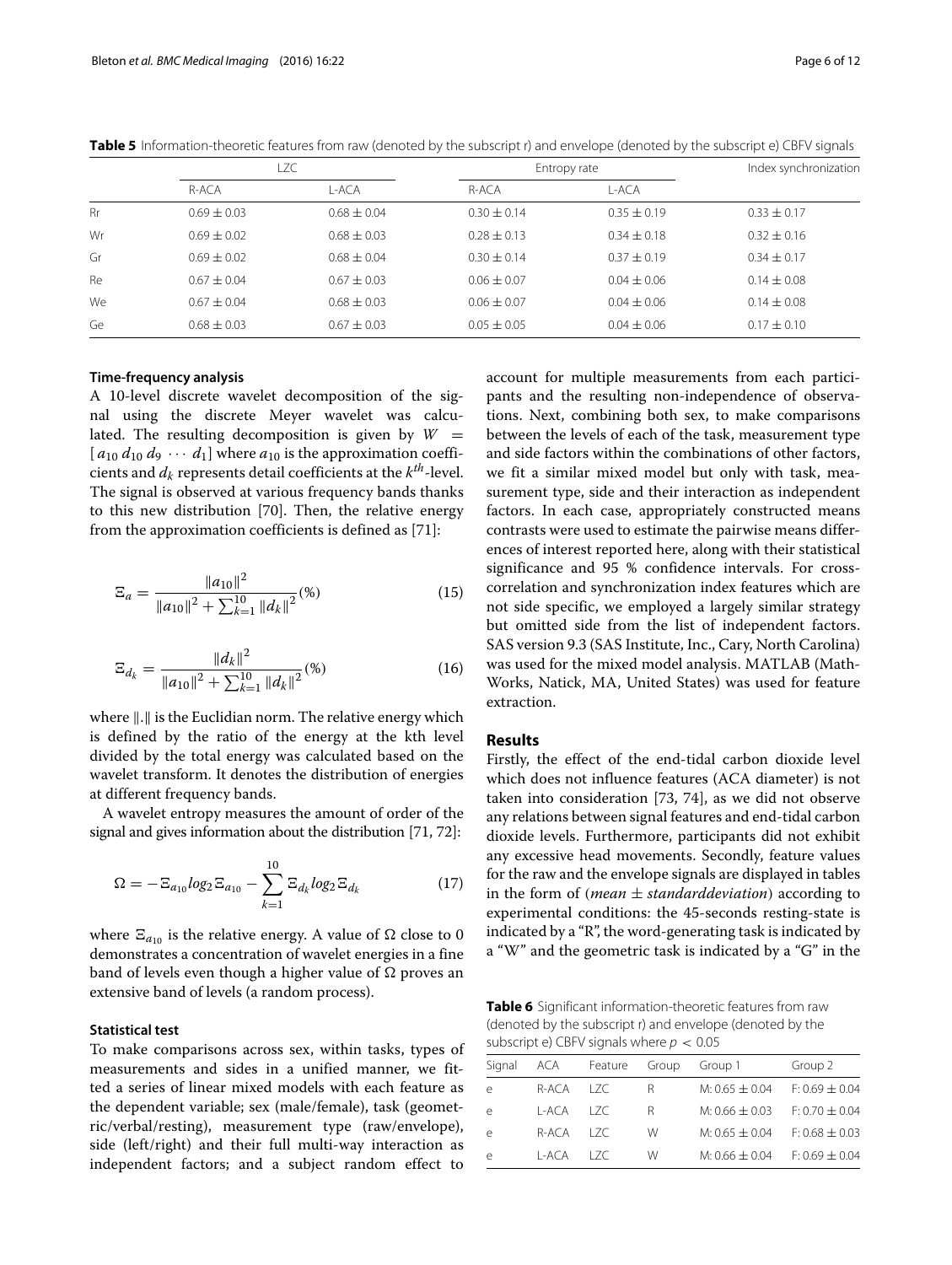|    |               | Spectral centroid |                 | Peak frequency  | Bandwidth       |                 |  |
|----|---------------|-------------------|-----------------|-----------------|-----------------|-----------------|--|
|    | R-ACA         | L-ACA             | R-ACA           | L-ACA           | R-ACA           | L-ACA           |  |
| Rr | $980 + 193$   | $939 + 213$       | $561 \pm 308$   | $564 + 214$     | $723 \pm 116$   | $564 \pm 214$   |  |
| Wr | $994 + 184$   | $950 + 208$       | $540 + 239$     | $584 + 221$     | $723 + 116$     | $696 \pm 151$   |  |
| Gr | $990 + 192$   | $939 + 211$       | $567 \pm 269$   | $527 + 257$     | $718 + 120$     | $690 + 152$     |  |
| Re | $13.3 + 4.50$ | $14.0 + 4.30$     | $0.36 \pm 0.50$ | $0.23 + 0.46$   | $13.5 \pm 1.73$ | $13.5 + 1.43$   |  |
| We | $13.5 + 4.62$ | $14.0 + 4.30$     | $0.38 + 0.51$   | $0.39 + 0.55$   | $13.5 + 1.74$   | $13.6 + 1.47$   |  |
| Ge | $13.5 + 4.5$  | $14.1 \pm 4.36$   | $0.45 \pm 0.55$ | $0.33 \pm 0.51$ | $13.5 \pm 1.60$ | $13.5 \pm 1.37$ |  |

<span id="page-6-0"></span>**Table 7** Frequency features from raw (denoted by the subscript r) and envelope (denoted by the subscript e) CBFV signals

tables. Using the calculated feature values, we examined the effects of lateralization, sex, handedness and tasks on the features. A, F, M, RH and LH denote "all participants", "female participants", "male participants", "right-handed participants" and "left-handed participants," respectively.

#### **Time features**

Table [3](#page-4-0) presents time feature values for all participants in the raw and the envelope signals while Table [4](#page-4-1) shows significant results in time domain concerning the handedness and sex effects in time domain.

No significant statistical difference was established for raw CBFV signals. On the opposite side, a few meaningful results were detected between sex on the envelope signals. Male subjects had higher skewness than female participants in R-ACA signals during resting-state  $(p = 0.01)$ and during verbal challenge ( $p = 0.02$ ). A rise of skewness was noticed on the left ACA signals in the case of men during geometric task ( $p = 0.02$ ). Additionally, larger kurtosis was observed for men on the R-ACA during the 45-seconds resting period ( $p = 0.03$ ).

#### **Information-theoretic features**

A summary of information-theoretic feature values and statistical differences (handedness and sex effects) in information-theoretic approach are presented in Tables [5](#page-5-0) and [6](#page-5-1) for the raw and the envelope signals.

Multiple comparison test revealed significant results on LZC between sex on the envelope signals during resting periods and during word-generation challenges. Female had higher LZC in the R-ACA and the L-ACA signals during both periods ( $p < 0.05$ ).

#### **Frequency-domain features**

Tables [7](#page-6-0) and [8](#page-6-1) present frequency feature values and significant results (handedness and sex effects) in the raw and the envelope signals.

Meaningful results were only noticed on sex in raw CBFV signals. The spectral centroid of raw R-ACA CBFV signals increased in the case of women during cognitive challenges and 45-seconds resting period  $(p < 0.02)$ . Moreover, the bandwidth values of R-ACA was larger

from female results during rest/verbal/geometric processes ( $p < 0.05$ ).

#### **Time-frequency features**

Table [9,](#page-7-0) Fig. [3](#page-7-1) and Fig. [4](#page-8-0) present the wavelet entropy values and the feature values of wavelet energy decomposition for raw and the envelope signals. Table [10](#page-8-1) shows significant results for both signals (handedness and sex effects).

The multiple comparison test revealed signal information in time-frequency domain. Sex had effects on R-ACA and L-ACA raw signals. The relative energy  $d_{10}$ of R-ACA outcomes increased in the case of women during resting state and during mental processes (*p* < 0.02), while decreasing in R-ACA and L-ACA  $d_7$  in the case of women during rest periods and cognitive tasks  $(p \lt 0.04)$ . For envelope results, cognitive challenges had some impact on R-ACA and L-ACA envelope signals in comparison with the baseline results, i.e. 45-seconds resting periods. A lower wavelet entropy was highlighted on both sides of ACA during cognitive processes  $(p < 0.04)$ .

On the other hand, 94 % of energy were concentrated around the approximation band  $a_{10}$  for the envelope signals. Therefore, for these signals, we only considered the *a*<sup>10</sup> level. Statistical differences in R-ACA and L-ACA *a*<sup>10</sup> were noticed: the mental periods showed larger  $a_{10}$  than rest periods ( $p < 0.02$ ).

<span id="page-6-1"></span>**Table 8** Significant frequency features from raw (denoted by the subscript r) and envelope (denoted by the subscript e) CBFV signals where  $p < 0.05$ 

| Signal ACA | Feature                   |   | Group Group 1                     | Group 2                            |
|------------|---------------------------|---|-----------------------------------|------------------------------------|
| r          | R-ACA Spectral Centroid R |   |                                   | M: $855 \pm 198$ F: 1090 $\pm 225$ |
| r          | R-ACA Spectral Centroid W |   |                                   | M: $913 \pm 204$ F: 1060 $\pm$ 181 |
| r          | R-ACA Spectral Centroid G |   |                                   | M: $896 + 203$ F: 1066 + 192       |
|            | R-ACA Bandwidth           | R | M: 641 $\pm$ 107 F: 734 $\pm$ 118 |                                    |
|            | R-ACA Bandwidth           | W | M: 675 $\pm$ 137 F: 763 $\pm$ 139 |                                    |
|            | R-ACA Bandwidth           | G | M: 665 $\pm$ 141 F: 760 $\pm$ 138 |                                    |
|            |                           |   |                                   |                                    |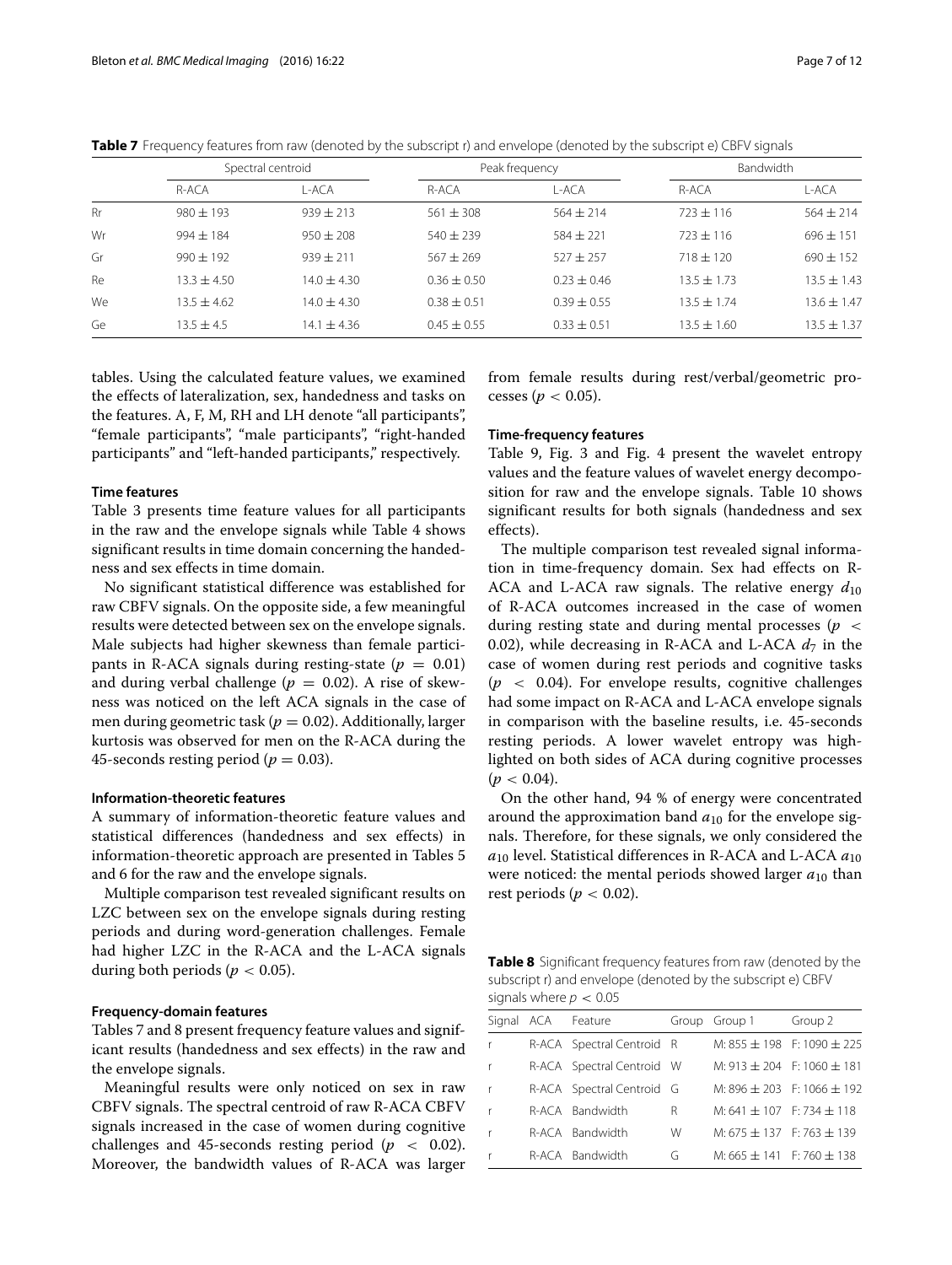<span id="page-7-0"></span>**Table 9** Wavelet entropy values for raw and envelope CBFV signals

|                                                                                   |             | <b>RAW</b>                                                        |             | <b>FNVFI OPF</b> |
|-----------------------------------------------------------------------------------|-------------|-------------------------------------------------------------------|-------------|------------------|
|                                                                                   | R-ACA I-ACA |                                                                   | R-ACA I-ACA |                  |
| Wavelet entropy R $2.10 \pm 0.23$ $2.12 \pm 0.25$ $0.50 \pm 0.19$ $0.47 \pm 0.17$ |             |                                                                   |             |                  |
|                                                                                   |             | W $2.07 \pm 0.17$ $2.10 \pm 0.22$ $0.39 \pm 0.17$ $0.36 \pm 0.16$ |             |                  |
|                                                                                   |             | G $2.07 \pm 0.19$ $2.12 \pm 0.26$ $0.40 \pm 0.18$ $0.35 \pm 0.13$ |             |                  |

#### **Comparison between raw and envelope signals**

Results demonstrated differences between raw signals and envelope signals and showed low *p*-values except for results in Table [11.](#page-8-2)

#### **Discussion**

Raw and envelope signals were significantly different as demonstrated by the features describing their probability density functions. No effect of handedness was found on time domain features while the sex effects were exhibited on the R-ACA and L-ACA raw and envelope signals. Higher kurtosis proved that the CBFV variations are grouped around one value [\[75\]](#page-10-45), while larger skewness highlighted higher signal assymetry [\[53\]](#page-10-23). R-ACA envelope signals from female participants seemed more dispersive and more symmetrical than from male subjects during the rest and verbal periods. Hence, the cerebral blood flow changed with a wider range in females than in males during resting-state and word-generation processes on the right side of ACA.

Time-domain outcomes did not reveal differences between signal characteristics during resting-state periods and during mental challenges. For example, the crosscorrelation value was close to zero for raw signals implying low signal dependence in the time domain. Previous studies highlighted the dependence of signals between the two sides of MCA and the evolution of blood flow velocity during cognitive processes. Lateralization was introduced during the geometric task and the word-generation task. It was shown that there was a hemispheric lateralization due to an increase of the cerebral blood flow velocity during cognitive tasks [\[32,](#page-10-3) [33,](#page-10-9) [35\]](#page-10-5). The geometric task led to a dominance of R-MCA while the verbal task results in a dominance of L-MCA. Moreover, the cerebral blood flow in MCA is closely linked to the flow in ACA. Thus, an identical hemispheric dominance should be identified using results from ACA. Changes in the ACA blood flow and the possible lateralization observed in the flow can be explained by the changes in the MCA blood flow while performing cognitive processes. Nonetheless, time domain results from the current ACA study did not confirm cerebral lateralization during mental challenges.

Raw signals and envelope signals showed distinct cerebral blood flow characteristics which demonstrated the significance of extraction of envelope signals and preservation of raw signals from a statistical point of view. The envelope signals also had higher standard deviation and skewness than the raw signals. Raw signals centralized information around a value because of lower skewness and standard deviation. However, envelope signals exhibited higher cross-correlation values (*CC* > 0.89) than raw signals which proved that there was a low dependence on raw signals in the time domain.

When considering the information theoretic domain, sex effects were observed on randomness and complexity of the envelope signals. In fact, the Lempel-Ziv complexity exhibited differences between men and women. Rightsided and left-sided envelope signals from women were more complex than signals from men during resting-state period and word-generation processes. Rest periods and verbal tasks implied that the left and right ACA blood flow speed was distinguishable between men and women. Indeed, the envelope signals vary with higher fluctuations in the case of women.

<span id="page-7-1"></span>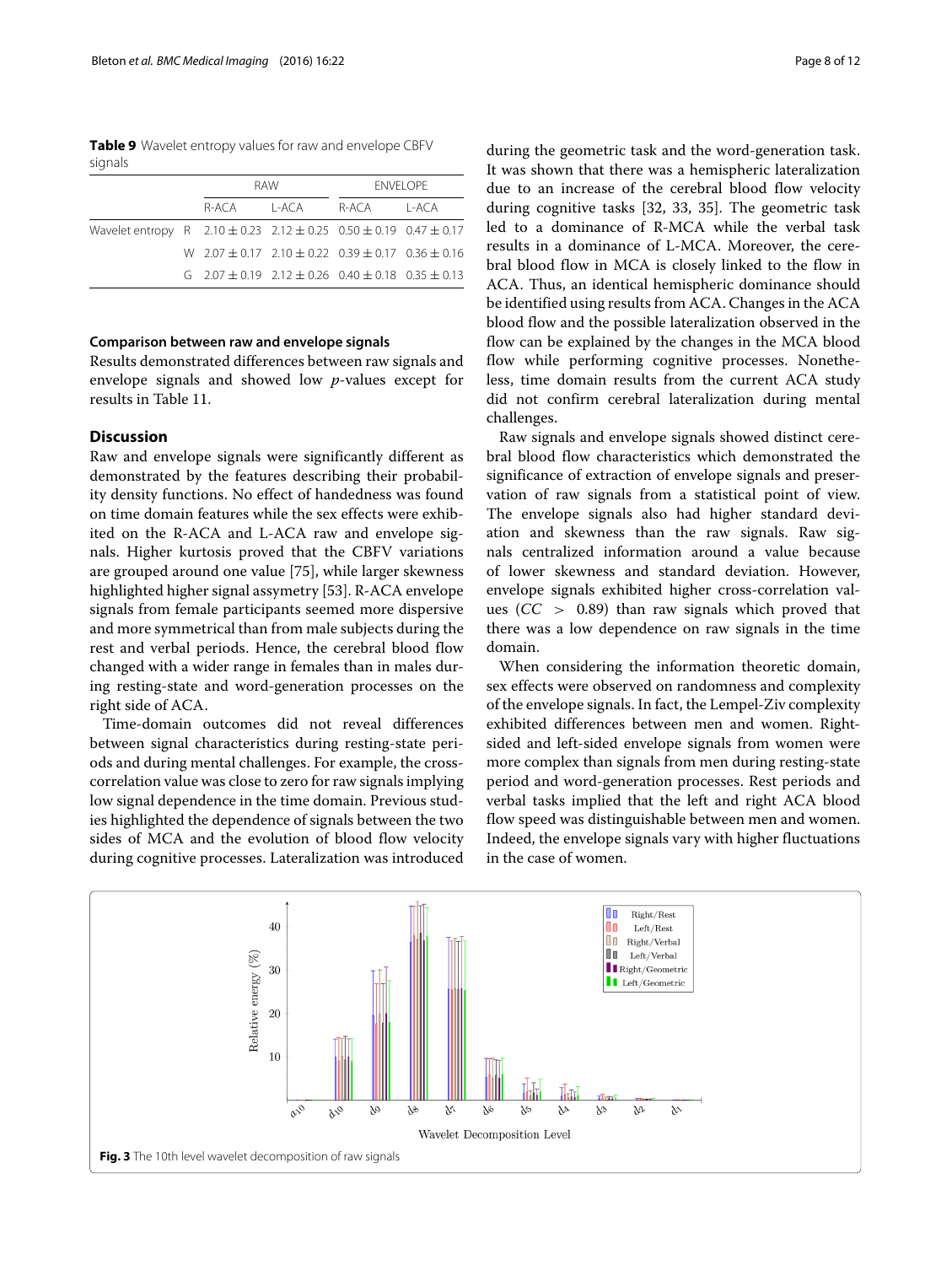

<span id="page-8-0"></span>In the frequency domain, raw signals exhibited higher frequency characteristics than envelope signals. As a matter of fact, envelope signals revealed a low-pass structure, while the raw signals presented a band-pass structure. When differentiating sex effects, spectral centroid frequencies and bandwidth of R-ACA raw signals from female participants had higher values than those from men during the geometric task. This finding implied an increase of right-sided blood flow above baseline was more pronounced for women than for men during geometric tasks. Sex differences during mental stimuli have been widely studied, particularly during spatial challenges. Previous publications underlined distinct hemispheric dominance seen in women and in men [\[40,](#page-10-10) [76,](#page-10-46) [77\]](#page-10-47). Women revealed activation of other right brain regions during geometric tasks [\[76\]](#page-10-46). It could be explained by two distinct strategies of task solving/the anatomical brain structure/sex hormones [\[78–](#page-10-48)[81\]](#page-11-0). A rise of centroid frequency was also noticed during the resting-state and verbal tasks. It appeared that female subjects showed a

<span id="page-8-1"></span>**Table 10** Significant time-frequency features from raw (denoted by the subscript r) and envelope (denoted by the subscript e) CBFV signals where  $p < 0.05$ 

Signal ACA Feature Group Group 1 Group 2

higher right-sided CBFV baseline. These distinct baseline metabolisms may be caused by emotional brain responses (i.e. sex hormones) or by anatomical brain differences [\[79](#page-11-1)[–82\]](#page-11-2). The frequency domain analysis did not indicate the existence of handedness-based difference.

From the time-frequency point of view, lower wavelet entropy values highlighted that right-sided and left-sided envelope signals were more ordered during cognitive periods than during 45-second resting-state periods. In addition, the rise of wavelet energy  $a_{10}$  proved that cognitive tasks led to modifications of CBFV signals comparing to resting state. Time-frequency outcomes did not expose major changes into brain functioning during mental tasks. We did not observe neither handedness nor sex effects on *a*<sup>10</sup> values for R-ACA and L-ACA raw and envelope signals.

The uneven small number of subjects in each group may also be important limitation in the outcomes about the sex effects (i.e. 20 subjects) and handedness effects on brain response (i.e. 16 right-handed and 3 left-handed subjects). Therefore, the results obtained after analyzing comparisons between right and left-handed subjects and between male and female participants are not as pronounced. Given the low number of ambidextrous

<span id="page-8-2"></span>

| <b>Table 11</b> Absence of statistical difference between raw and |
|-------------------------------------------------------------------|
| envelope CBFV signals where $p > 0.06$                            |
|                                                                   |

|   | R-ACA | $\Xi_{d_{10}}$ | R. | M: 6.92 $\pm$ 3.08 | $F: 11.4 \pm 4.71$ |                 | envelope CBFV signals where $p > 0.06$ |              |         |              |         |                 |
|---|-------|----------------|----|--------------------|--------------------|-----------------|----------------------------------------|--------------|---------|--------------|---------|-----------------|
| r | R-ACA | $E_{d_{10}}$   | W  | $M: 8.23 + 4.05$   | $F: 11.7 + 3.25$   | <b>Multiple</b> |                                        | Rest periods |         | Verbal tasks |         | Geometric tasks |
| r | R-ACA | $\Xi_{d_{10}}$ | G  | $M: 7.90 + 4.09$   | $F: 11.7 \pm 3.35$ |                 | R-ACA                                  | L-ACA        | R-ACA   | L-ACA        | R-ACA   | L-ACA           |
| r | R-ACA | $\Xi_{d_2}$    | R. | $M: 32.9 + 12.0$   | $F: 19.1 \pm 8.02$ | Kurtosis        | A, F                                   | A, M, F      | -F      | A, M, F      | A, M, F | A, M, F         |
| r | L-ACA | $\Xi_{d_2}$    | R. | $M: 30.3 + 12.5$   | $F: 21.2 \pm 9.08$ | LZC             |                                        | A, M, F      | -F      | A, M, F      | A, M, F | A, M, F         |
| r | R-ACA | $\Xi_{d_2}$    | W  | $M: 29.8 + 12.2$   | $F: 22.4 \pm 9.73$ | $\Xi_{d_5}$     | M, F                                   | M            | A, M, F | M            | A, M, F | M               |
| r | L-ACA | $E_{d_2}$      | W  | $M: 29.7 + 11.2$   | $F: 22.1 \pm 9.64$ | $\Xi_{d_4}$     | A                                      |              | А       |              | А       |                 |
| r | R-ACA | $\Xi_{d}$      | G  | $M: 30.4 + 12.7$   | $F: 21.9 \pm 9.97$ | $\Xi_d$         | M                                      |              | M       | M            | M       |                 |
| r | L-ACA | $\Xi_{d_7}$    | G  | M: $29.5 \pm 11.4$ | $F: 21.8 \pm 10.2$ | $\Xi_{d_1}$     | A, M, F                                | A, M, F      | A, M, F | A, M, F      | A, M, F | M, F            |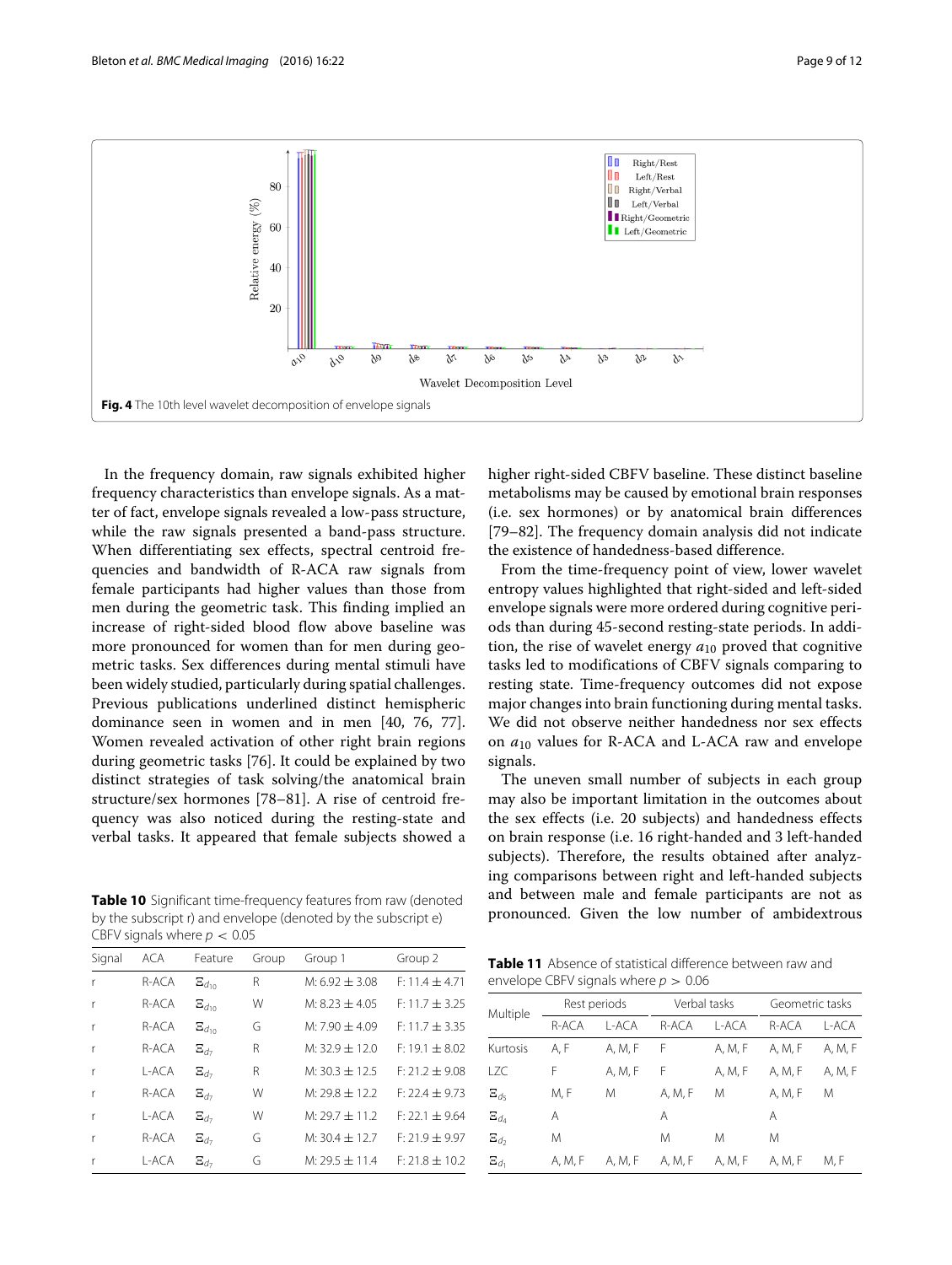participants (i.e. 1 ambidextrous subject), we examined the significant *p*-values between right and left-handed participants.

#### **Conclusions**

In this study, the evolution of the cerebral blood flow velocities in left and right ACA was investigated during three different tasks: a mental rotation task, a word generation task and resting periods between cognitive tasks. Characteristics of the raw signals and the envelope signals were analyzed in time, frequency, and time-frequency domains. Significant results have been obtained through the use of both classic/modern methods (i.e. envelope/raw, time and frequency/information-theoretic and time-frequency domains). The time and the informationtheoretic results underlined modifications of shape distribution and randomness. The acquired data in the frequency domain presented a low-pass characteristic in the case of envelope signals while the raw signals presented band-pass characteristics. In the time-frequency analysis, the distribution of wavelet energies for the envelope signals was around the low frequencies during cognitive activities. Finally, differences were obtained for the raw and envelope signals based on sex effects. Distinct hemispheric functioning between men and women was highlighted during each process. A few significant statistical differences demonstrated the different brain response.

#### **Competing interests**

The authors declare that they have no competing interests.

#### **Authors' contributions**

ES conceived the experiment. HB collected and analyzed data. SP conducted the statistical analysis of the results. HB, SP and ES wrote the manuscript. All authors read and approved the final manuscript.

#### **Acknowledgements**

The work was supported by the Pittsburgh Older Americans Independence Center (NIA P30 AG024827).

#### **Author details**

<sup>1</sup> Department of Electrical and Computer Engineering, University of Pittsburgh, Pittsburgh, PA, USA. 2Division of Geriatric Medicine, University of Pittsburgh, Pittsburgh, PA, USA.

#### Received: 3 December 2015 Accepted: 29 February 2016 Published online: 12 March 2016

#### **References**

- <span id="page-9-0"></span>1. Phelps ME. PET: a biological imaging technique. Neurochem Res. 1991;16(9):929–40.
- 2. Fiez JA. Neuroimaging studies of speech. An overview of techniques and methodological approaches. J Commun Disorders. 2001;34(6):445–54.
- 3. Khalil MM, Tremoleda JL, Bayomy TB, Gsell W. Molecular SPECT imaging: an overview. Int J Mol Imaging. 2011;2011(Article ID 796025):1–15.
- <span id="page-9-1"></span>4. Thomas DJ, Zilkha E, Redmond S, Du Boulay GH, Marshall J, Ross Russell RW, Symon L. An intravenous Xenon clearance technique for measuring cerebral blood flow. J Neurol Sci. 1979;40(1):53–63.
- <span id="page-9-2"></span>5. Aaslid A, Markwalder TM, Nornes H. Noninvasive transcranial Doppler ultrasound recording of flow velocity in basal cerebral arteries. J Neurosurg. 1982;57(6):769–74.
- <span id="page-9-3"></span>6. Deppe M, Ringelstein EB, Knecht S. The investigation of functional brain lateralization by transcranial Doppler sonography. Neuroimage. 2004;21(3):1124–46.
- <span id="page-9-4"></span>7. Fox PT, Raichle ME. Focal physiological uncoupling of cerebral blood flow and oxidative metabolism during somatosensory stimulation in human subjects. Proc Nat Acad Sci USA. 1986;83(4):1140–44.
- <span id="page-9-5"></span>8. Huber P, Handa J. Effect of contrast material, hypercapnia, hyperventilation, hypertonic glucose and papaverine on the diameter of the cerebral arteries. Angiographic determination in man. Invest Radiol. 1967;2(1):17–32.
- 9. Giller CA, Bowman G, Dyer H, Mootz L, Krippner W. Cerebral arterial diameters during changes in blood pressure and carbone dioxide during craniotomy. Neurosurgery. 1993;32(5):737–42.
- <span id="page-9-6"></span>10. Kontos HA. Validity of cerebral arterial blood flow calculations from velocity measurements. Stroke. 1989;20(1):1–3.
- <span id="page-9-7"></span>11. Saqqur M, Uchino K, Demchuk AM, Molina CA, Garami Z, Calleja S, Akhtar N, Orouk FO, Salam A, Shuaib A, Alexandrov AV. Site of arterial occlusion identified by transcranial Doppler predicts the response to intravenous thrombolysis for stroke. Stroke. 2007;38(3):948–54.
- 12. Burgin WS, Malkoff M, Felberg RA, Demchuk AM, Christou I, Grotta JC, Alexandrov AV. Transcranial Doppler ultrasound criteria for recanalization after thrombolysis for middle cerebral artery stroke. Stroke. 2000;31(5): 1128–32.
- <span id="page-9-18"></span>13. Knake S, Haag A, Hamer HM, Dittmer C, Bien S, Oertel WH, Rosenow F. Language lateralization in patients with temporal lobe epilepsy: a comparison of functional transcranial Doppler sonography and the Wada test. NeuroImage. 2003;19(3):1228–32.
- 14. Juhász C, Scheidl E, Szirmai I. Reversible focal mri abnormalities due to status epilepticus. an eeg, single photon emission computed tomography, transcranial doppler follow-up study. Electroencephalogr Clin Neurophysiol. 1998;107(6):402–7.
- <span id="page-9-8"></span>15. Whitehouse A, Bishop D. Cerebral dominance for language function in adults with specific language impairment or autism. Brain. 2008;131(12): 3193–200.
- <span id="page-9-9"></span>16. Aaslid R. The Doppler Principle Applied to Measurement of Blood Velocities in Cerebral Arteries. Vienna: Springer; 1986.
- <span id="page-9-10"></span>17. Conrad B, Klingelhöfer J. Dynamics of regional cerebral blood flow for various visual stimuli. Exp Brain Res. 1989;77(2):437–41.
- <span id="page-9-11"></span>18. Vollmer-Haase J, Finke K, Hartje W, Bulla-Hellwig M. Hemispheric dominance in the processing of J.S, Bach fugues: a transcranial Doppler sonography (TCD) study with musicians. Neuropsychologia. 1998;36(9): 857–67.
- <span id="page-9-12"></span>19. Evers S, Dannert J, Rödding D, Rötter G, Ringelstein EB. The cerebral haemodynamics of music perception. A transcranial Doppler sonography study. Brain. 1999;122(1):75–85.
- <span id="page-9-13"></span>20. Markus HS, Boland M. "Cognitive Activity" monitored by non-invasive measurement of cerebral blood flow velocity and its application to the investigation of cerebral dominance. Cortex. 1992;28(4):575–81.
- <span id="page-9-14"></span>21. Stroobant N, Buijs D, Vingerhoets G. Variation in brain lateralization during various language tasks: a functional transcranial Doppler study. Behav Brain Res. 2009;199(2):190–6.
- <span id="page-9-15"></span>22. Kelley RE, Chang JY, Suzuki S, Levin BE, Reyes-Iglesias Y. Selective increase in the right hemisphere transcranial Doppler velocity during a spatial task. Cortex. 1993;29(1):45–52.
- <span id="page-9-16"></span>23. Schnittger C, Johannes S, Münte TF. Transcranial Doppler assessment of cerebral blood flow velocity during visual spatial selective attention humans. Neurosci Lett. 1996;214(1):41–4.
- <span id="page-9-17"></span>24. Cupini LM, Matteis M, Troisi E, Sabbadini M, Bernardi G, Caltagirone C, Silvestrini M. Bilateral simultaneous transcranial Doppler monitoring of flow velocity changes during visuospatial and verbal working memory tasks. Brain. 1996;119(4):1249–53.
- <span id="page-9-19"></span>25. Silvestrini M, Caltagirone C, Cupini LM, Matteis M, Troisi E, Bernardi G. Activation of healthy hemisphere in poststroke recovery. A transcranial Doppler study. Stroke. 1993;24(11):1673–7.
- <span id="page-9-20"></span>26. Trabold F, Meyer S, Blanot PG, Carli GA, Orliaguet PA. The prognostic value of transcranial Doppler studies in children with moderate and severe head injury. Intensive Care Med. 2004;30(1):108–12.
- <span id="page-9-21"></span>27. Schmidt P, Krings T, Willmes K, Roessler F, Reul J, Thron A. Determination of cognitive hemispheric lateralization by "functional" Transcranial Doppler cross-validated by functional MRI. Stroke. 1999;30(5):939–45.
- <span id="page-9-22"></span>28. Reid JM, Spencer MP. Ultrasonic Doppler technique for imaging blood vessels. Science. 1972;176(4040):1235–6.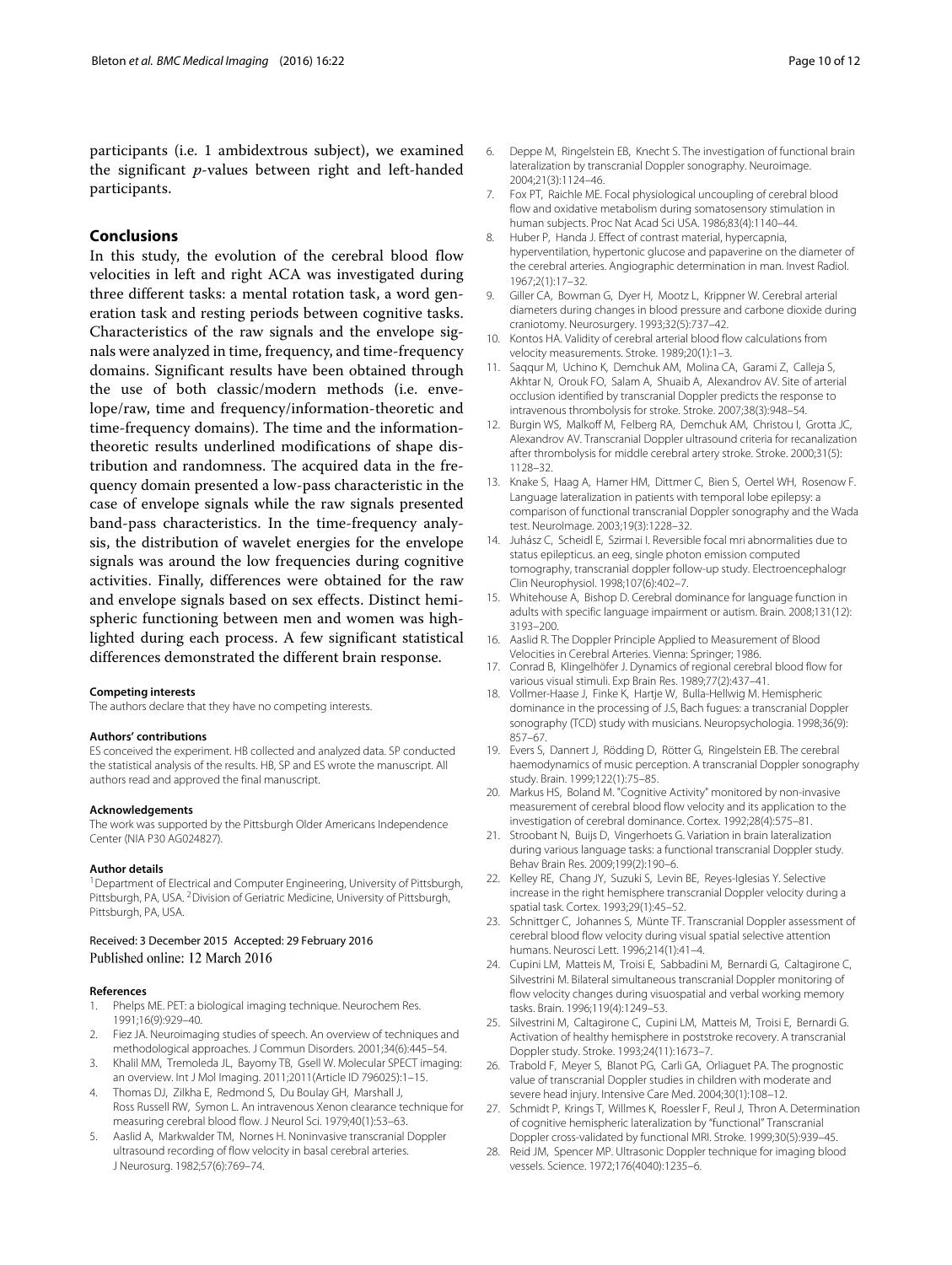- <span id="page-10-0"></span>29. White H, Venkatesh B. Applications of transcranial Doppler in the ICU: a review. Intensive Care Med. 2006;32(7):981–4.
- <span id="page-10-1"></span>30. Alexandrov AV, Sloan MA, Wong LKS, Douville C, Razumovsky AY, Koroshetz M, Kaps WJ, Tegeler CH. Practice standards for transcranial Doppler ultrasound: part i– test performance. J Neuroimaging. 2007;17(1):  $11 - 8$
- <span id="page-10-2"></span>31. Duschek S, Schandry R. Functional transcranial Doppler sonography as a tool in psychophysiological research. Psychophysiology. 2003;40(3): 436–54.
- <span id="page-10-3"></span>32. Droste DW, Harders AG, Rastogi E. A transcranial Doppler study of blood flow velocity in the middle cerebral arteries performed at rest and during mental activities. Stroke. 1989;20(8):1005–11.
- <span id="page-10-9"></span>33. Hartje W, Ringelstein EB, Kistinger B, Fabianek D, Willmes K. Transcranial Doppler ultrasonic assessment of middle cerebral artery blood flow velocity changes during verbal and visuospatial cognitive tasks. Neuropsychologia. 1994;32(12):1443–52.
- <span id="page-10-4"></span>34. Matteis M, Bivona U, Catani S, Pasqualetti P, Formisano R, Vernieri F, Troisi E. Functional transcranial Doppler assessment of cerebral blood flow velocities changes during attention tasks. Eur J Neurol. 2009;16(1):81–7.
- <span id="page-10-5"></span>35. Vingerhoets G, Stroobant N. Lateralization of cerebral blood flow velocity changes during cognitive task: a simultaneous bilateral transcranial Doppler study. Stroke. 1999;30(10):2152–158.
- 36. Kelley RE, Chang JY, Scheinman NJ, Levin BE, Duncan RC, Lee SC. Transcranial Doppler assessment of cerebral flow velocity during cognitive tasks. Stroke. 1992;23(1):9–14.
- <span id="page-10-6"></span>37. Vingerhoets G, Stroobant N. Reliability and validity of day-to-day blood flow velocity reactivity in a single subject: an fTCD study. Ultrasound Med Biol. 2002;2(28):197–202.
- <span id="page-10-7"></span>38. DeWitt LD, Wechsler LR. Transcranial Doppler. Stroke. 1988;19(7):915–21.
- <span id="page-10-8"></span>39. Lennihan L, Petty GW, Fink ME, Solomon RA, Mohr JP. Transcranial Doppler detection of anterior cerebral artery vasospasm. J Neurol Neurosurg Psychiat. 1993;56(8):906–9.
- <span id="page-10-10"></span>40. Gur R, Gur R, Obrist W, Hungerbuhler J, Younkin D, Rosen A, Skolnick B, Reivich M. Sex and handedness differences in cerebral blood flow during rest and cognitive activity. Science. 1982;217(4560):659–61.
- <span id="page-10-11"></span>41. Deppe M, Knecht S, Henningsen H, Ringelstein EB. Average: a Windows ®program for automated analysis of event related cerebral blood flow. J Neurosci Methods. 1997;75(2):147–54.
- <span id="page-10-12"></span>42. Wechsler LR, Ropper AH, Kistler JP. Transcranial Doppler in cerebrovascular disease. Stroke. 1986;17(5):905–12.
- <span id="page-10-13"></span>43. Huang H, Sejdić E. Assessment of resting-state blood flow through anterior cerebral arteries using transcranial Doppler recordings. Ultrasound Med Biol. 2013;39(12):2285–94.
- <span id="page-10-14"></span>44. Sejdić E, Kalika D, Czarnek N. An analysis of resting-state functional transcranial Doppler recordings from middle cerebral arteries. PloS ONE. 2013;8(2):55405.
- <span id="page-10-15"></span>45. Li M, Huang H, Boninger M, Sejdić E. An analysis of cerebral blood flow from middle cerebral arteries during cognitive tasks via functional transcranial Doppler recordings. Neurosci Res. 2014;84:19–26.
- <span id="page-10-16"></span>46. Oldfield RC. The assessment and analysis of handedness: The edinburgh inventory. Neuropsychologia. 1971;9(1):97–113.
- <span id="page-10-17"></span>47. Dragovic M. Categorization and validation of handedness using latent class analysis. Acta Neuropsychiatrica. 2004;16(4):212–8.
- <span id="page-10-18"></span>48. Dassonville P, Zhu X, Ugurbil K, Kim S, Ashe J. Functional activation in motor cortex reflects the direction and the degree of handedness. Proc Nat Acad Sci USA. 1997;94(25):14015–8.
- <span id="page-10-19"></span>49. Stroobant N, Vingerhoets G. Transcranial Doppler ultrasonography monitoring of cerebral hemodynamics during performance of cognitive tasks: a review. Neuropsychol Rev. 2000;10(4):213–31.
- <span id="page-10-20"></span>50. Hartje W, Ringelstein EB, Kistinger B, Fabianek D, Willmes K. Transcranial Doppler ultrasonic assessment of middle cerebral artery blood flow velocity changes during verbal and visuospatial cognitive tasks. Neuropsychologia. 1994;32(12):1443–52.
- <span id="page-10-21"></span>51. Peters M, Battista C. Applications of mental rotation figures of the Shepard and Metzler type and description of a mental rotation stimulus library. Brain Cogn. 2008;66(3):260–4.
- <span id="page-10-22"></span>52. Silvestrini M, Cupini L, Matteis M, Troisi E, Caltagirone C. Bilateral simultaneous assessment of cerebral flow velocity during mental activity. J Cereb Blood Flow Metab. 1994;14(4):643–8.
- <span id="page-10-23"></span>53. Papoulis A. Probability, Random Variables, and Stochastic Processes. New York: WCB/McGraw-Hill; 1991.
- <span id="page-10-24"></span>54. Zoubir AM, Boashash B. The bootstrap and its application in signal processing. IEEE Signal Process Mag. 1998;15(1):56–76.
- <span id="page-10-25"></span>55. Allen J, Coan J, Nazarian M. Issues and assumptions on the road from raw signals to metrics of frontal EEG assymetry in emotion. Biol Psychol. 2004;67(1–2):183–218.
- <span id="page-10-26"></span>56. Aboy M, Hornero R, Abàsolo D, Àlvarez D. Interpretation of the Lempel-Ziv Complexity measure in the context of biomedical signal Analysis. IEEE Trans Biomed Eng. 2006;53(11):2282–8.
- <span id="page-10-27"></span>57. Szczepański J, Amigò J, Wajnryb E, Sanchez-Vives. Characterizing spike trains with Lempel-Ziv Complexity. Neurocomputing. 2004;58–60:79–84.
- <span id="page-10-28"></span>58. Ahmed S, Shahjahan M, Murase K. A Lempel-Ziv Complexity-based neural network pruning algorithm. Int J Neural Syst. 2011;21(5):427–41.
- <span id="page-10-29"></span>59. Nagarajan R. Quantifying physiological data with Lempel-Ziv quantifying physiological data with Lempel-Ziv Complexity–Certain issues. IEEE Trans Biomed Eng. 2002;49(11):1371–3.
- <span id="page-10-30"></span>60. Hu J, Gao J, Principe J. Analysis of biomedical signals by the Lempel-Ziv Complexity: the effect of finite data size. IEEE Trans Biomed Eng. 2006;53(12):2606–9.
- <span id="page-10-31"></span>61. Lempel A, Ziv J. On the complexity of finite sequences. IEEE Trans Inform Theory. 1976;22(1):75–81.
- <span id="page-10-32"></span>62. Amigò J, Szczepanski J, Wajnryb E, Sanchez-Vives M. Estimating the entropy rate of spike trains via Lempel-Ziv Complexity. Neural Comput. 2004;16(4):717–36.
- <span id="page-10-33"></span>63. Porta A, Guzzetti S, Montano N, Furlan R, Pagani M, Somers V. Entropy, entropy rate, and pattern classification as tools to typify complexity in short heart period variability series. IEEE Trans Inform Theory. 2011;48(11): 1282–91.
- <span id="page-10-34"></span>64. Bezerianos A, Tong S, Thakor N. Time-dependent entropy estimation of EEG rhythm changes following brain ischemia. Ann Biomed Eng. 2003;31(2):221–32.
- <span id="page-10-35"></span>65. Porta A, Baselli G, Lombardi F, Montano N, Malliani A, Cerutti S. Conditional entropy approach for the evaluation of the coupling strength. Biol Cybernet. 1999;81(2):119–29.
- <span id="page-10-36"></span>66. Porta A, Baselli G, Liberati D, Montano N, Cogliati C, Gnecchi-Ruscone T, Malliani A, Cerutti S. Measuring regularity by means of a corrected conditional entropy in sympathetic outflow. Biol Cybernet. 1998;78(1): 71–8.
- <span id="page-10-37"></span>67. Sejdić E, Djurović I, Jiang J. Time-frequency feature representation using energy concentration: an overview of recent advances. Digital Signal Process. 2009;19(1):153–83.
- <span id="page-10-38"></span>68. Lee J, Sejdić E, Steele CM, Chau T. Effects of liquid stimuli on dual-axis swallowing accelerometer signals in a healthy population. Biomed Eng Online. 2010;9(1):7.
- <span id="page-10-39"></span>69. Tzanetakis G, Cook P. Musical genre classification of audio signals. IEEE Trans Speech Audio Process. 2002;10(5):293–302.
- <span id="page-10-40"></span>70. Hilton M. Wavelet and wavelet packet compression of electrocardiograms. IEEE Trans Biomed Eng. 1997;44(5):394–402.
- <span id="page-10-41"></span>71. Rosso OA, Blanco S, Yordanova J, Kolev V, Figliola A, Schürmann M, Basar E. Wavelet entropy: a new tool for analysis of short duration brain electrical signals. J Neurosci Methods. 2001;105(1):65–75.
- <span id="page-10-42"></span>72. Robertson D, Camps O, Mayer J, Gish W. Wavelet and electromagnetic power system transients. IEEE Trans Power Delivery. 1996;11(2):1050–8.
- <span id="page-10-43"></span>73. Jordan J, Shannon JR, Diedrich A, Black B, Costa F, Robertson D, Biaggioni I. Interaction of carbon dioxide and sympathetic nervous system activity in the regulation of cerebral perfusion in humans. Hypertension. 2000;36(3):383–8.
- <span id="page-10-44"></span>74. Serrador J, Picot P, Rutt B, Shoemaker J, Bondar R. MRI measures of middle cerebral artery diameter in conscious humans during simulated orthostasis. Stroke. 2000;31(7):1672–8.
- <span id="page-10-45"></span>75. DeCarlo L. On the meaning and use of kurtosis. Psychol Methods. 1997;2(3):292–307.
- <span id="page-10-46"></span>76. Weiss E, Siedentopf C, Hofer A, Deisenhammer E, Hoptman M, Kremser C, Golaszewski S, Felber S, Fleischhacker W, Delazer M. Sex differences in brain activation pattern during a visuospatial cognitive task: a functional magnetic resonance imaging study in healthy volunteers. Neurosci Lett. 2003;344(3):169–72.
- <span id="page-10-47"></span>77. Gur R, Alsop D, Glahn D, Petty R, Swanson C, Maldjian J, Turetsky B, Detre J, Gee J, Gur R. An fMRI study of sex differences in regional activation to a verbal and a spatial task. Brain Lang. 2000;74(2):157–70.
- <span id="page-10-48"></span>78. Thomsen T, Hugdahl K, Ersland L, Barndon R, Lundervold A, Smievoll A, Roscher B, Sundberg H. Functional magnetic resonance imaging (fMRI)